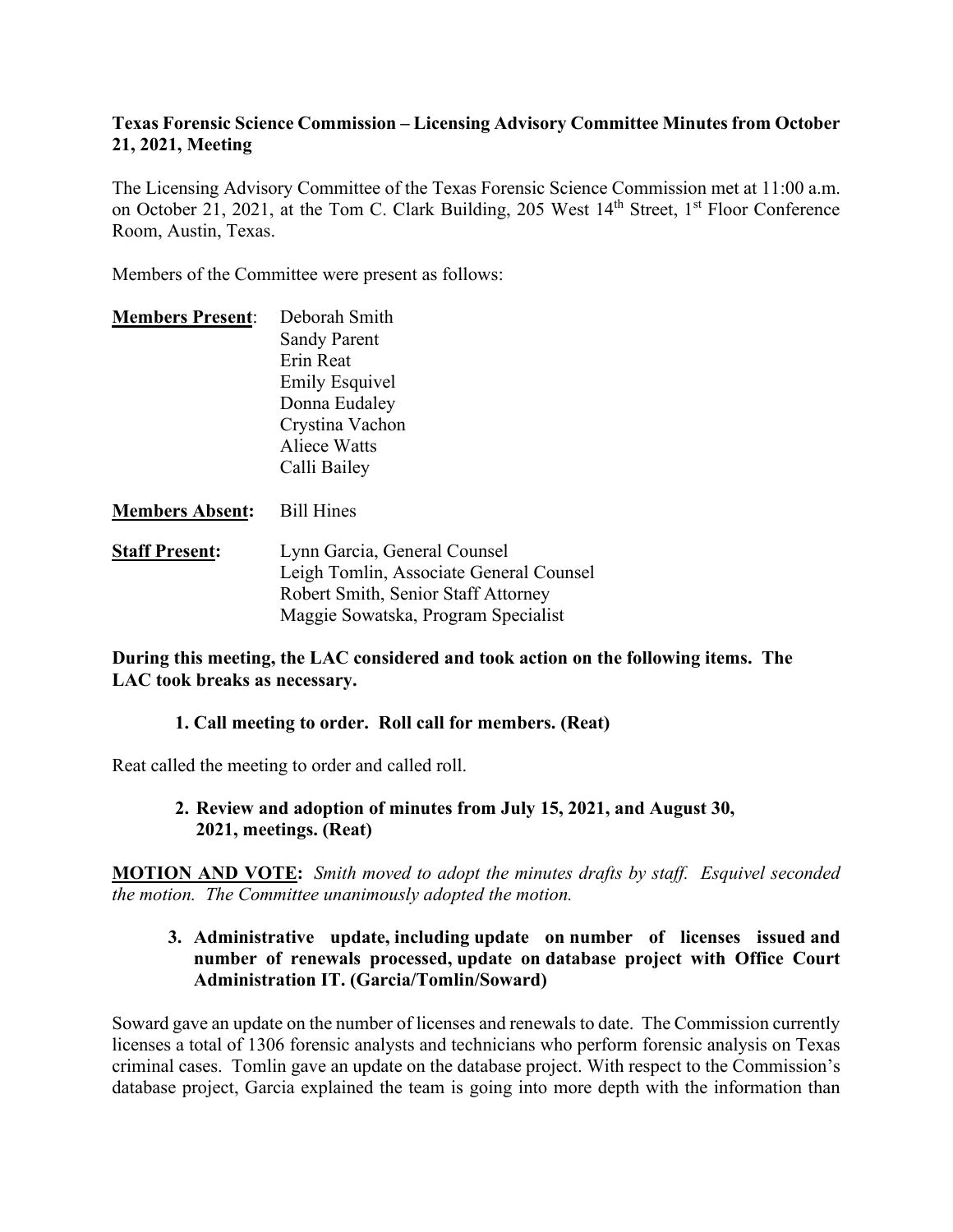originally anticipated. The project is moving along but is behind schedule. Staff expects parts of the project to be released before the end of the year with more features available early next year.

### **4. Review any outstanding statistics course evaluation requests; discuss available statistics course options.**

Garcia gave an update on the prospective statistics course options, including a course offered through Iowa State and NIST and an online platform offered by Sam Houston State University (SHSU). Garcia expects registration for the SHSU course to be available very soon. The SHSU online statistics is a self-paced course that is 40 hours long. As soon as it is available, staff will post the registration link to its statistics for licensing page on the Commission's website.

## **5. Discuss and evaluate any outstanding continuing forensic education (CFE) requests.**

Tomlin gave an update on the outstanding CFE requests. There were no new requests at the time. Tomlin evaluates continuing forensic education submissions and approves them as they are received.

## **6. Discuss exam evaluation committee and progress on development of new study materials and test questions; discuss exam options for technicians transitioning to full analysts and conference with psychometricians.**

Garcia gave an update on the development of new study materials for the Commission's second version of the General Forensic Analyst Licensing Exam. All the study materials are ready to release except for the videos that need to be recorded. Sowatzka has created Prezi presentations for video presentations that still need to be recorded. Staff will send materials and outlines to Committee members who have volunteered to create scripts for certain domains on the exam. Staff hopes to have the study materials finalized very soon. Staff plans to distribute the materials to forensic practitioners in disciplines not subject to accreditation requirements for a pilot version of the exam that will assist the Commission's psychometricians in gathering data about the success of the exam.

Committee members who volunteered to write questions for the second version of the exam will receive specific instructions from the Commission's psychometricians that they can use as guidance in drafting questions for each topic. Staff will organize the study materials and question drafting instructions for distribution to volunteers in the next month.

Garcia discussed the issue of technicians changing their license status to full analyst and having to take the exam domains (Statistics and Expert Testimony) that were not taken when the candidate took the technician's exam. Staff gives these candidates the option to take either the full analyst exam or just the two domains the candidate has not yet passed. Because the exams are graded (no matter the number of questions) at a 70% cut-off, candidates who opt take only the two domains have to get more questions correct in those domains compared to candidates who take the full exam. Garcia proposed the Committee discuss the idea that test-takers must get a certain number of questions correct in each section of the next version of the test in addition to earning an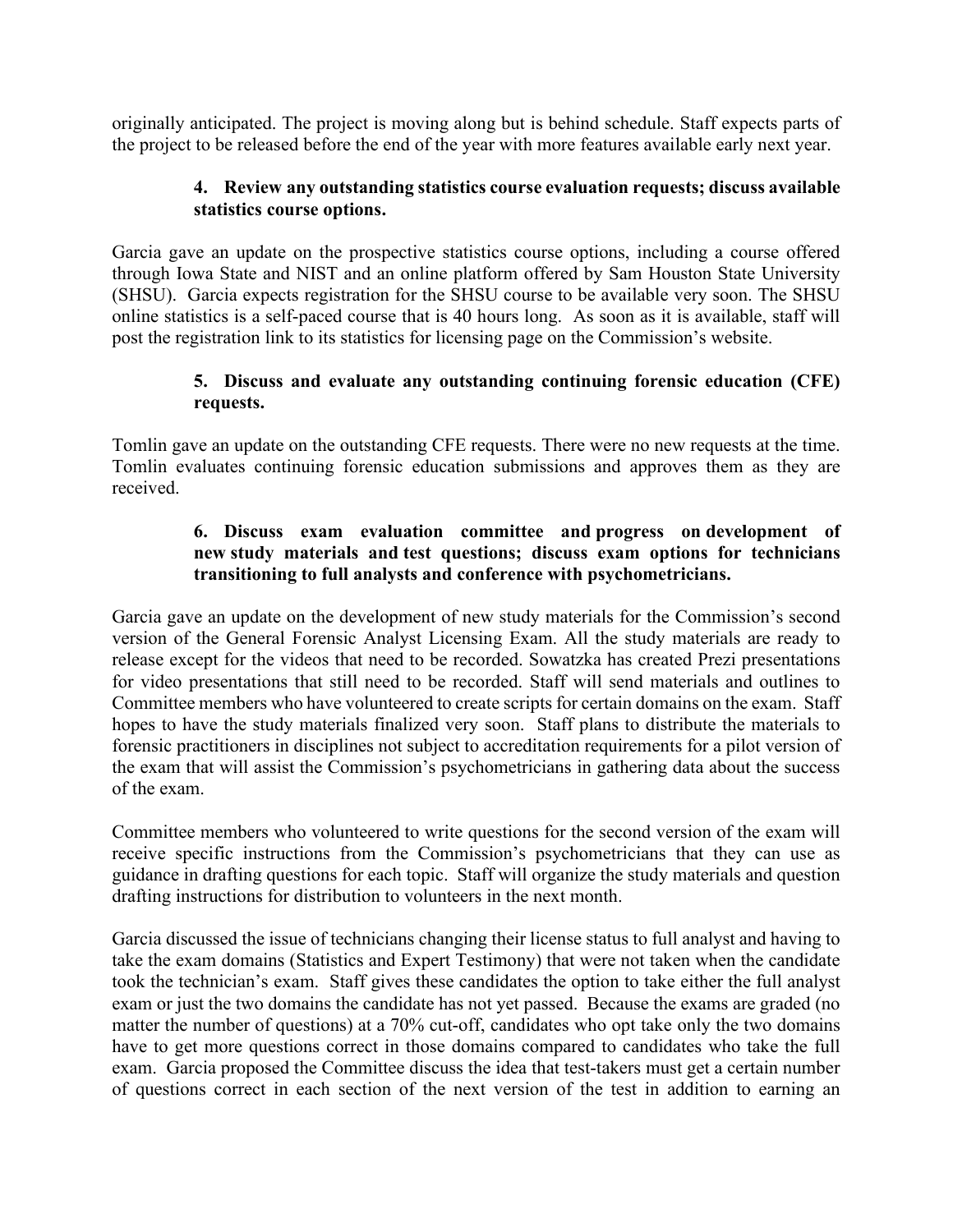acceptable overall score, rather than an overall 70% cut-off. The concept will be assessed by the Commission's psychometricians once exam data is evaluated, and the psychometricians will provide a recommendation on how to proceed.

## **7. Discuss voluntary licensure for unaccredited forensic disciplines, including discussion and update on the crime scene working group's proposed components for voluntary licensure.** *(20 min)*

The committee discussed proposed components for licensure for the Commission's voluntary licensing disciplines, including Latent Print Examination, Latent Print Processing, Document Examination, Forensic Anthropology, Digital/Multimedia, Crime Scene Investigation and Crime Scene Reconstruction.

Among the different components discussed, members addressed education requirements (high school diploma/GED, bachelor's, or graduate degree) for each forensic discipline. Members also discussed in great detail how to address missing quality assurance components in each forensic discipline where the employing laboratory for the candidate is not accredited or accreditation is not available. Proposed requirements for these laboratories include proof of external routine proficiency testing and inter-laboratory comparison exercise(s) established with at least one other laboratory to verify the laboratory's quality of work. Members also discussed what specific college-level courses should be required for each forensic discipline's voluntary license. Members agreed statistics should be required for all disciplines as it is for accredited/mandatorily licensed forensic disciplines with a grandfathering period of one year (the same offered to mandatory licensees). To establish appropriate education requirements (both traditional degree requirements and required specific coursework), members discussed establishing subject matter groups to address what the requirements should be. Staff will work with a list of experts to set up calls for discussion of voluntary licensure requirements and bring feedback to the Committee's January 20, 2022, meeting.

Members discussed that any proficiency tests required for voluntary licensure should mimic actual casework. Members discussed what math and sciences courses should be required (physics, fluid dynamics, trigonometry, statistics, etc.) in each discipline. For crime scene reconstruction, members felt trigonometry, physics, and geometry should be required. Staff will update the proposed chart of requirements listing each voluntary license forensic discipline with suggestions by members from today's meeting. Staff will continue to work on the chart of proposed requirements after discussing what the requirements should be with the subject matter groups.

## **8. Discuss and review draft glossary of scientific terms for non-scientists to be published with Commission database.**

Committee members discussed a current draft glossary of scientific terms staff hopes will be helpful to non-scientists using the Commission's new database and trying to discern what certain terms on a laboratory's accreditation scope actually mean. Members corrected the definitions of several terms that offered a general scientific explanation of the meaning to definitions that were specific to different forensic disciplines. Staff will make the updates accordingly.